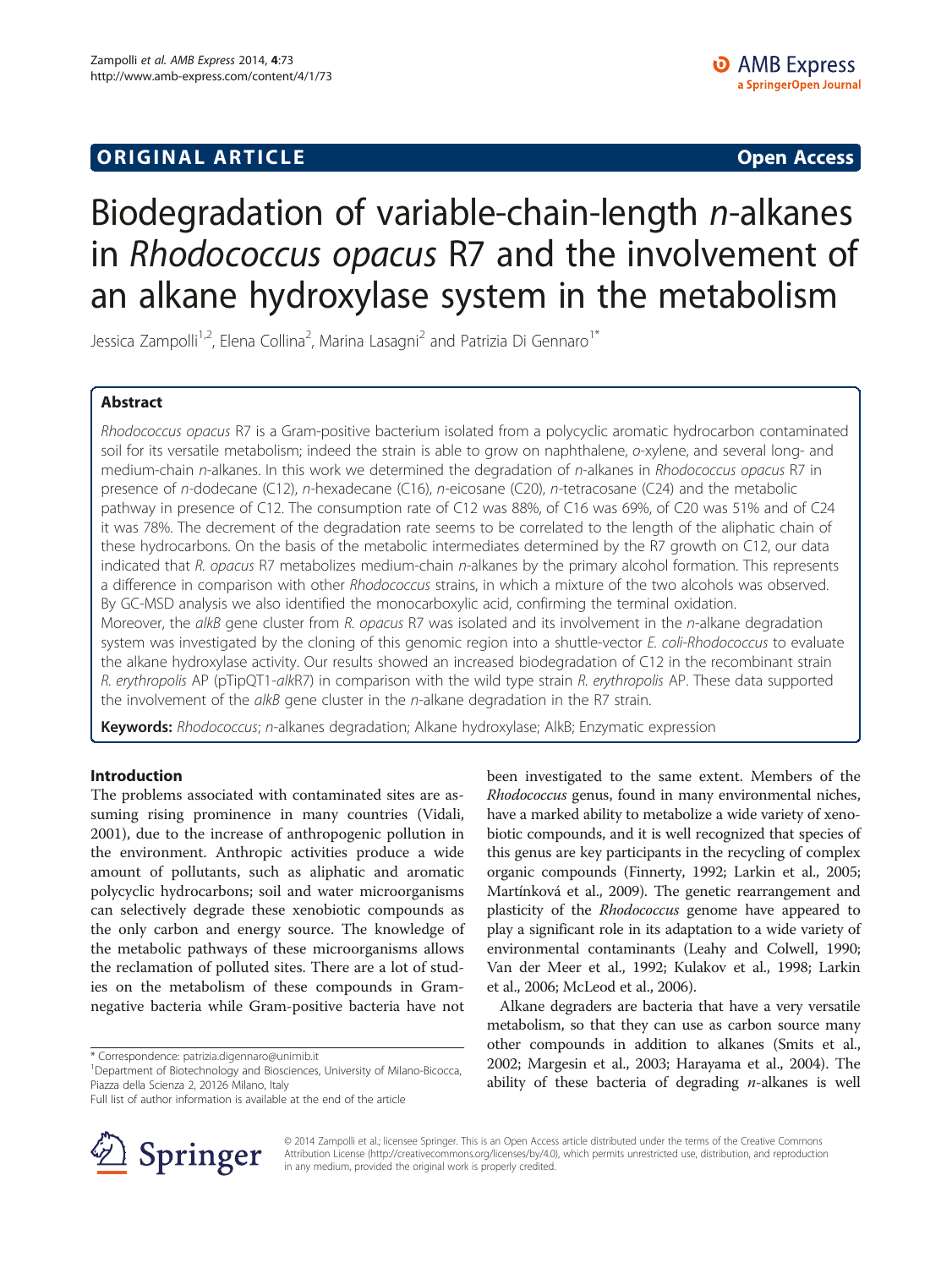established, but relatively little is known about the molecular characteristics of their alkane-degradative systems.

Alkanes are saturated, linear molecules whose chain length can vary from 1 (in methane) to more than 50 carbon atoms. They are the major components of petroleum fuels which can be commonly found in contaminated environments (So and Young, [1999\)](#page-8-0), indeed they constitute about 20-50% of crude oil, depending on the source of the oil. In addition, alkanes (predominantly long-chain compounds) are produced throughout the biosphere by living organisms (plants, algae and bacteria) as a waste product, a structural element, a defense mechanism, or as a chemoattractant (van Beilen et al., [2003](#page-8-0)). The aerobic degradation of these molecules starts by oxidation of one of the terminal methyl groups to generate the corresponding primary alcohol by alkane hydroxylases (AHs). The oxidation can occur on various positions: terminal or subterminal, to final conversion to a fatty acid (van Beilen et al., [2003;](#page-8-0) Ji et al., [2013](#page-8-0)). So far some alkane-degradative systems of a small number of Gram-negative bacteria have been well characterized, such as those of Alkanivorax, Pseudomonas and Acinetobacter (Alonso and Roujeinikova, [2012;](#page-8-0) Ratajczak et al., [1998;](#page-8-0) van Beilen and Funhoff, [2007;](#page-8-0) Wang and Shao, [2013](#page-8-0)). The alk system found in Pseudomonas putida GPo1, which degrades *n*-alkanes from *n*-pentane to *n*-dodecane, remains the most extensively characterized alkane hydroxylase system. It is a three-component alkane hydroxylase complex consisting of a particulate nonheme integral membrane alkane monooxygenase (AlkB) and two soluble proteins, rubredoxin (AlkG) and rubredoxin reductase (AlkT) (Alonso and Roujeinikova, [2012\)](#page-8-0).

Much less is known about the alkane-degradative systems of Gram-positive bacteria. Homologs of alkB gene were amplified from psychrotrophic Rhodococcus sp. Q15 (Whyte et al., [2002](#page-8-0)), Gordonia sp. strain SoCg (Lo Piccolo et al., [2011\)](#page-8-0) and Rhodococcus opacus B4 (Sameshima et al., [2008](#page-8-0)).

The Gordonia sp. strain SoCg unique alkB gene was analyzed by functional heterologous expression in E. coli and in S. coelicolor, which were shown to oxidize n-hexadecane to the correspondent primary alcohol, 1-hexadecanol, but no expression occurred in presence of long-chain n-triacontane. Similarly, the Rhodococcus opacus B-4 alkB1 and *alkB2* genes were expressed heterologously in two E. coli recombinants which were able to convert  $n$ -alkanes (n-pentane to n-hexadecane) to their corresponding alcohols in anhydrous organic solvents. The start codons of two genes were changed from GTG to ATG to express them in E. coli. Rhodococcus sp. strain Q15 was shown to be able to mineralize  $n$ -dodecane and  $n$ -hexadecane and bioconvert them into corresponding primary and secondary alcohols at 5°C. The utilization of potential metabolic intermediates indicated that Q15

oxidizes alkanes by both the terminal oxidation pathway and the subterminal oxidation pathway (Whyte et al., [1998\)](#page-8-0).

Rhodococcus opacus R7 is a Gram-positive bacterium isolated from a polycyclic aromatic hydrocarbon contaminated soil for its ability to grow on naphthalene. It is characterized by a versatile metabolism, indeed the strain is able to grow on naphthalene, o-xylene, and several long- and medium-chain  $n$ -alkanes. In previous studies, the genes involved in the degradation of naphthalene and o-xylene were identified, and the related metabolic pathways were characterized (Di Gennaro et al., [2010](#page-8-0)). In this work we determined the degradation of n-alkanes in Rhodococcus opacus R7, performing biodegradation kinetics in presence of  $n$ -dodecane (C12),  $n$ -hexadecane (C16),  $n$ -eicosane (C20),  $n$ -tetracosane (C24), and the metabolic pathway in presence of C12. Moreover, the alkB gene cluster from R. opacus R7 was isolated and its involvement in  $n$ -alkane degradation system was investigated by cloning and expression of this genomic region.

#### Materials and methods

Bacterial strains, growth conditions and general procedures Bacterial strains and plasmids used in this study are listed in Table [1](#page-2-0). Rhodococcus opacus R7 (CIP 107348), isolated for its ability to grow on naphtalene and o-xlyene (Di Gennaro et al., [2001\)](#page-8-0), was grown on M9 mineral medium (Maniatis et al., [1982\)](#page-8-0), supplemented with naphthalene or o-xylene or different  $n$ -alkanes in an atmosphere saturated with these compounds, as the only carbon and energy source. Growth of R7 was performed in 100 ml-flasks with 20 ml of M9 mineral medium in presence of  $n$ -hexane (C6),  $n$ -octane (C8),  $n$ -decane (C10),  $n$ -dodecane (C12), n-hexadecane (C16), n-eicosane (C20), n-tetracosane (C24), *n*-hexatriacontane (C36) at the concentration of 1 g/l.

 $n$ -Eicosane (C20),  $n$ -tetracosane (C24),  $n$ -hexatriacontane (C36) were added in flasks as hexane solution evaporated over night or as finely ground powder.

Rhodococcus erythropolis AP, isolated in our laboratory (CIP 110799) for its ability to grow on diesel fluel (Maffei, [2004](#page-8-0)), was maintained on M9 mineral medium in a saturated atmosphere of diesel fuel at 30°C (Table [1](#page-2-0)). Escherichia coli DH5α was grown on Luria-Bertani medium at 37°C. To select *E. coli* and *Rhodococcus* trasformants antibiotics (ampicillin at 100  $\mu$ g/ml for *E. coli* and tetracycline at 25 μg/ml for Rhodococcus) were added in the cultural medium.

Genomic DNA of R. opacus R7 was extracted from R7 cells as reported by Di Gennaro et al., [2010.](#page-8-0) DNA manipulation, enzymatic digests, ligation and PCR reactions were performed using standard molecular techniques (Sambrook and Russell, [1989](#page-8-0)). For recombinant plasmids extraction NucleoSpin Plasmid Kit by Machery and Nagel was used according to the manufacturer's instruction.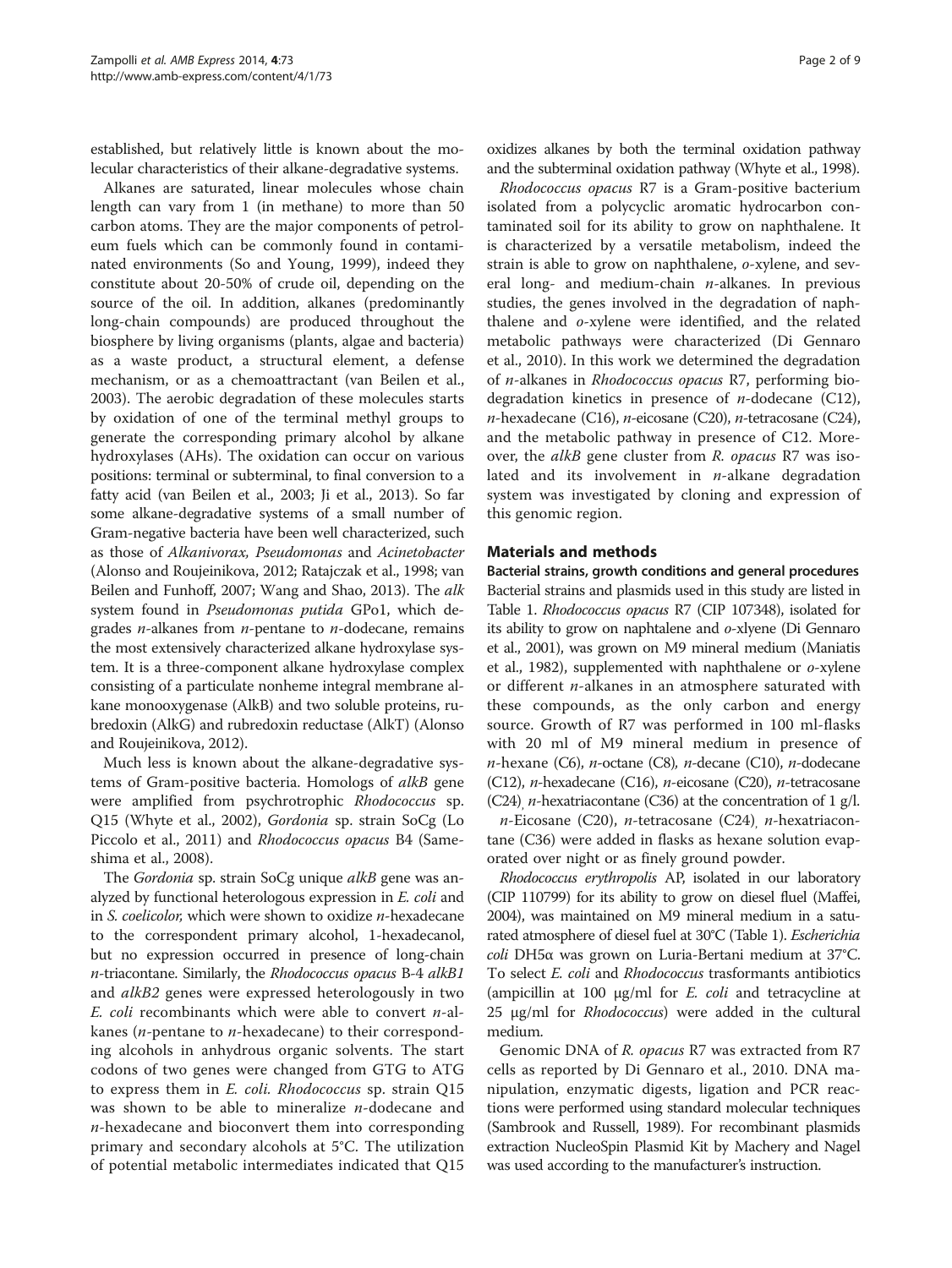| Strain or plasmid                           | <b>Description</b>                                                                                                                              | Reference or source                            |  |  |
|---------------------------------------------|-------------------------------------------------------------------------------------------------------------------------------------------------|------------------------------------------------|--|--|
| <b>Strains</b>                              |                                                                                                                                                 |                                                |  |  |
| Rhodococcus opacus R7                       | Long-medium-chain n-alkane degrader, alkB <sup>+</sup> , nar <sup>+</sup> ,<br>$gen^+$ , $o$ -xyl <sup>+</sup>                                  | Di Gennaro et al. 2001; Di Gennaro et al. 2010 |  |  |
| Rhodococcus erythropolis AP                 | Diesel Fuel degrader                                                                                                                            | Maffei 2004                                    |  |  |
| Escherichia coli DH5a                       | $dlacZ\Delta M15$ , recA1, endA1, gyrA96, thi-1, hsdR17(rK <sup>-</sup> , mK <sup>+</sup> ),<br>supE44, relA1, deoR, $\Delta$ (lacZYA-argF)U169 | Promega                                        |  |  |
| Escherichia coli DH5a (pDrive-alkR7)        | E. coli DH5a containing the cloning vector pDrive, alkB<br>fragment, Amp'                                                                       | This study                                     |  |  |
| Escherichia coli DH5a (pTipQT1-alkR7)       | E. coli DH5a containing the recombinant expression vector This study<br>pTipQT1, alkB fragment, Thio <sup>r</sup> , Amp <sup>r</sup>            |                                                |  |  |
| Rhodococcus erythropolis AP (pTipQT1-alkR7) | R. erythropolis AP containing the recombinant expression<br>vector pTipQT1, alkB fragment, Thio', Tc'                                           | This study                                     |  |  |
| plasmids                                    |                                                                                                                                                 |                                                |  |  |
| pDrive                                      | E. coli cloning vector, Amp <sup>r</sup>                                                                                                        | Qiagen                                         |  |  |
| pDrive-alkR7                                | pDrive containing alkB fragment from R. opacus R7                                                                                               | This study                                     |  |  |
| pTipQT1                                     | Shuttle-vector Amp <sup>r</sup> E. coli – Tc <sup>r</sup> Rhodococcus spp.                                                                      | Nakashima and Tamura 2004b                     |  |  |
| pTipQT1-alkR7                               | pTipQT1 containing alkB fragment from R. opacus R7                                                                                              | This study                                     |  |  |

#### <span id="page-2-0"></span>Table 1 Bacterial strains and plasmids used in this study

#### Growth curves and n-alkanes biodegradation

Growth experiments on R7 strain were performed in presence of *n*-alkanes  $(1 \text{ g/l})$  ranging from C6 to C36 in 20 ml of M9 with  $OD_{600}$  0.1.

To determine R. opacus R7 n-alkanes degradation, the strain was inoculated in 20 ml of M9 with  $OD_{600}$  0.1 and supplemented with  $1$  g/l of *n*-alkanes (C12, C16, C20, C24). To determine abiotic loss, uninoculated flasks were also prepared. The flasks were incubated at 30°C for a maximum of 72 h. Every 24 h a flask was sacrified to evaluate  $n$ -alkanes degradation by determination of the residual *n*-alkane by gas chromatography– mass spectrometry (GC-MSD) after extraction with *n*-hexane. Bacterial growth was determined by  $OD_{600}$ measurements. When the strain was inoculated on  $n$ -alkanes with more than 16 carbon atoms, the bacteria formed clumps which included n-alkanes (van Beilen et al., [2002](#page-8-0)). For optical density measurements, clumps were resuspended by strong agitation.

#### Chromatographic analyses

Residual  $n$ -alkanes were extracted from the inoculated and uninoculated flasks using  $n$ -hexane. It occurred in 20 min by strong manual agitation (in test tubes), after washing of the flasks to take away any residual  $n$ -alkanes on their wall. The suspension was centrifuged at 4000 rpm for 10 min and after 10 min of settling, 2 ml were drawn from organic phase. It was conserved at −20°C in vial with teflon-coated screw caps. The organic phase extracted was diluted 1:100 for GC injection. Residual  $n$ -alkanes were analysed by GC-MSD using a Technologies 6890 N Network GC System, interfaced with 5973 Network Mass Selective Detector (MSD) (Agilent Technologies). A ZB-5MS capillary column was used (5% diphenyl-95% dimethylpolysiloxane 60 m x 0.25 mm, 0.25 μm; Alltech).

Analyses were carried out in split-less injection mode using helium as carrier gas at 99.99%. The injector port was set at 250°C. The oven temperature was programmed from 60°C for 3 min, then 15°C min<sup>-1</sup> to 280°C, holding this temperature for 10 min. Electron impact ionization spectra were obtained at 70 eV, with recording of mass spectra from  $m/z$  42 to 550 amu, which allows 3.5 scans s<sup>-1</sup>. All analyses were carried out with three replicates, and the mean values obtained are reported.

## Analysis of the metabolic intermediates from the n-alkane pathway

The metabolic intermediates resulting from incubation of R. opacus R7 on C12 were analyzed by GC-MSD after extraction with ethyl acetate. It occurred in 20 min by strong manual agitation (in test tubes) in presence of 1.5 ml HCl 1 M. The suspension was centrifuged at 4000 rpm for 10 min. After centrifugation, 1.5 ml of samples were taken from organic phase and transferred into 1.5 ml vials. For derivatization the solution was stripped under a gentle stream of nitrogen, 10 μL of derivatizing agent TMSI and Pyridine (Supelco) and hexane up to 1 ml were added. The solutions were heated at 70°C for 30 min. The derivatized samples were analyzed by GC-MSD and the extracted samples were conserved at – 20°C in vial with teflon-coated screw caps. The registered mass spectra were compared with those of the spectra library (NIST) of the instrument, and the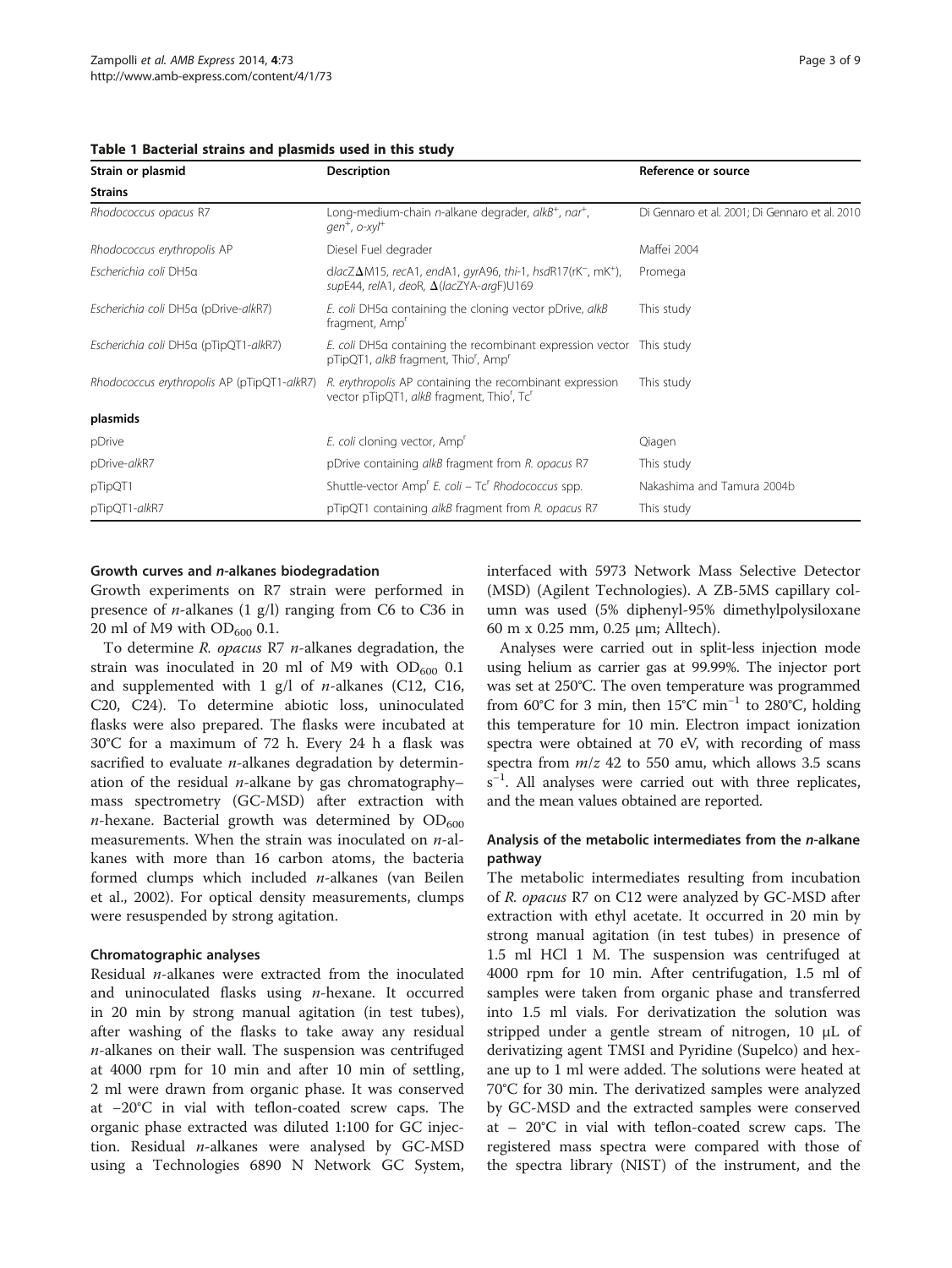identification of the metabolites was confirmed by injection and analysis of the corresponding standard compound.

#### Kinetic modeling

The residual  $n$ -alkane concentrations as a function of time were modeled according to the Monod-type kinetic models as reported by Simkins and Alexander ([1984](#page-8-0)). In particular, considering the substrate scarce water solubility and the biomass initial concentration (growth viz. exposition runs), the logistic and first-order kinetic models were applied. For logistic model, the maximum specific growth rate,  $\mu_{\text{max}}$  (h<sup>-1</sup>), was estimated from the microbial growth curve, plotting the natural logarithm of  $OD_{600}$  vs time and determining the slope of the linear part of the graph (Zhukov et al., [2007\)](#page-8-0). The inverse yield parameter, q (ppm  $OD_{600}^{-1}$ ) (Simkins and Alexander, [1984](#page-8-0)), was estimated as the ratio of the degraded  $n$ -alkane to  $OD_{600}$  increase. A non-linear regression was used for the fitting of the logistic model to the experimental data. The goodness of fit was evaluated on the basis of the determination coefficient, the standard error of the estimated parameter and the p-value.

For first-order kinetic model, the natural logarithm of substrate concentration vs time was plotted and the slope of the least-squares-regression line was determined.

#### Identification and cloning of the alkB gene cluster

The isolation of the complete coding region of the alkB gene cluster from R. opacus R7 was obtained from purified genomic DNA of the strain by PCR-amplification.

To identify the genomic region, two primers (F1, 5′-AA GGCCATGGGGCGTTAGAGCACCGCAGCTAAT-3′ and R1, 5′-ACAGCATATGACCTAGCGGGCGGCCGCGACC CG-3′) were designed on the basis of the more conserved sequences between the *alkB* gene cluster of different bacteria belonging to the Rhodococcus genus deposited in Genbank DataBase. It was carried out using the following program: 95°C for 3 min; 95°C for 30 sec, 68°C for 45 sec, 72°C for 5 min, for 35 cycles; and 72°C for 3 min.

DNA fragments were purified from agarose gel by the NucleoSpin Extraction II Kits by Machery and Nagel. The eluted fragment was sequenced by automated sequencing (Eurofins MWG). The nucleotide sequence of the alkB gene cluster of R. opacus R7 was deposited in the GenBank DataBase (KJ573524).

The 3.0 Kb fragment, containing the *alkB* gene cluster, was then amplified by PCR using the primers NcoIalkR7 5′-AAGGCCATGGACGTGACGACGTCGGATA TC-3′ and NdeI-alkR7 5′-ACAGCATATGACCTAGCG GGCGGCCGCGAC-3′ in order to generate the NcoI-NdeI ends. The 3.0 Kb fragment was cloned as PCR product into the pDrive vector (Qiagen). The ligation mixture was used to transform  $E$ . coli DH5 $\alpha$  by electroporation and the recombinant clones were selected on LB agar supplemented with ampicillin 100 μg/ml and IPTG 1 mM and 5-bromo-4-chloro-3-indolyl-β-D galactopyranoside (X-Gal) 40 μg/ml. White colonies were isolated and plasmid (pDrive-alkR7) of the recombinant clones was extracted and verified with digestion NcoI/NdeI.

#### Construction of the recombinant strain R. erythropolis AP (pTipQT1-alkR7) and activity of the alkB system

The *alkB* insert was ligated as *NcoI-NdeI* fragment into a shuttle-vector E. coli-Rhodococcus, pTipQT1 (Nakashima and Tamura [2004a\)](#page-8-0). The ligation mixture was used to transform E. coli DH5α by electroporation with standard procedures (Sambrook and Russell, [1989\)](#page-8-0) and the recombinant clones were selected on LB agar supplemented with ampicillin (100 μg/ml) at 37°C. Ampicillin-resistant clones were selected and the recombinant plasmid (pTipQT1 alkR7) was isolated. The same recombinant plasmid was used as shuttle-vector to transform others Rhodococcus spp. strains by electroporation. We chose as host Rhodococcus erythropolis AP selected in our laboratory (Maffei, [2004](#page-8-0)) because the expression of the Ptip system efficiency was more performant in erythropolis species (Nakashima and Tamura, [2004b](#page-8-0)). Plasmids were introduced into strains of Rhodococcus spp. by electroporation using a Gene Pulser II (Biorad, Italia) set at 2.50 kV, 600 Ω, 25 μF (Treadway et al., [1999](#page-8-0)) in presence of about 1 μg DNA. Immediately after electroporation, 2.5 ml recovery broth (LB medium with 1.8% sucrose) were added and cells were incubated at 30°C for 4 h. Cells were plated on LB supplemented with tetracycline 25 μg/ml and grown at 30°C for 3–4 days. The stability of the recombinant plasmid in the R. erythropolis AP was verified after extraction and restriction analysis of the plasmid from all R. erythropolis AP (pTipQT1-alkR7) clones. All the clones were able to maintain the recombinant plasmid.

Moreover, before biodegradation experiments, a representative amount of colonies of the recombinant strain underwent the same procedure and we verified the maintaining of the plasmid in the following generations.

Recombinant strain R. erythropolis AP (pTipQT1-alkR7) was used for biodegradation experiments in presence of *n*alkane C12 to evaluate the activity of the *alkB* system.

#### Chemicals

All chemicals used were of analytical grade. All organic solvents used were high-performance liquid chromatographic (HPLC) grade supplied from Fluka. Naphtalene, o-xylene and n–alkanes, 1-dodecanol, 2-dodecanol, dodecanoic acid were supplied from Sigma.

#### Results

Growth of R. opacus R7 on medium- and long-chain n-alkanes Rhodococcus opacus R7 was isolated from a soil contaminated by polycyclic aromatic hydrocarbons, and the strain was able to grow on naphthalene, o-xylene (Di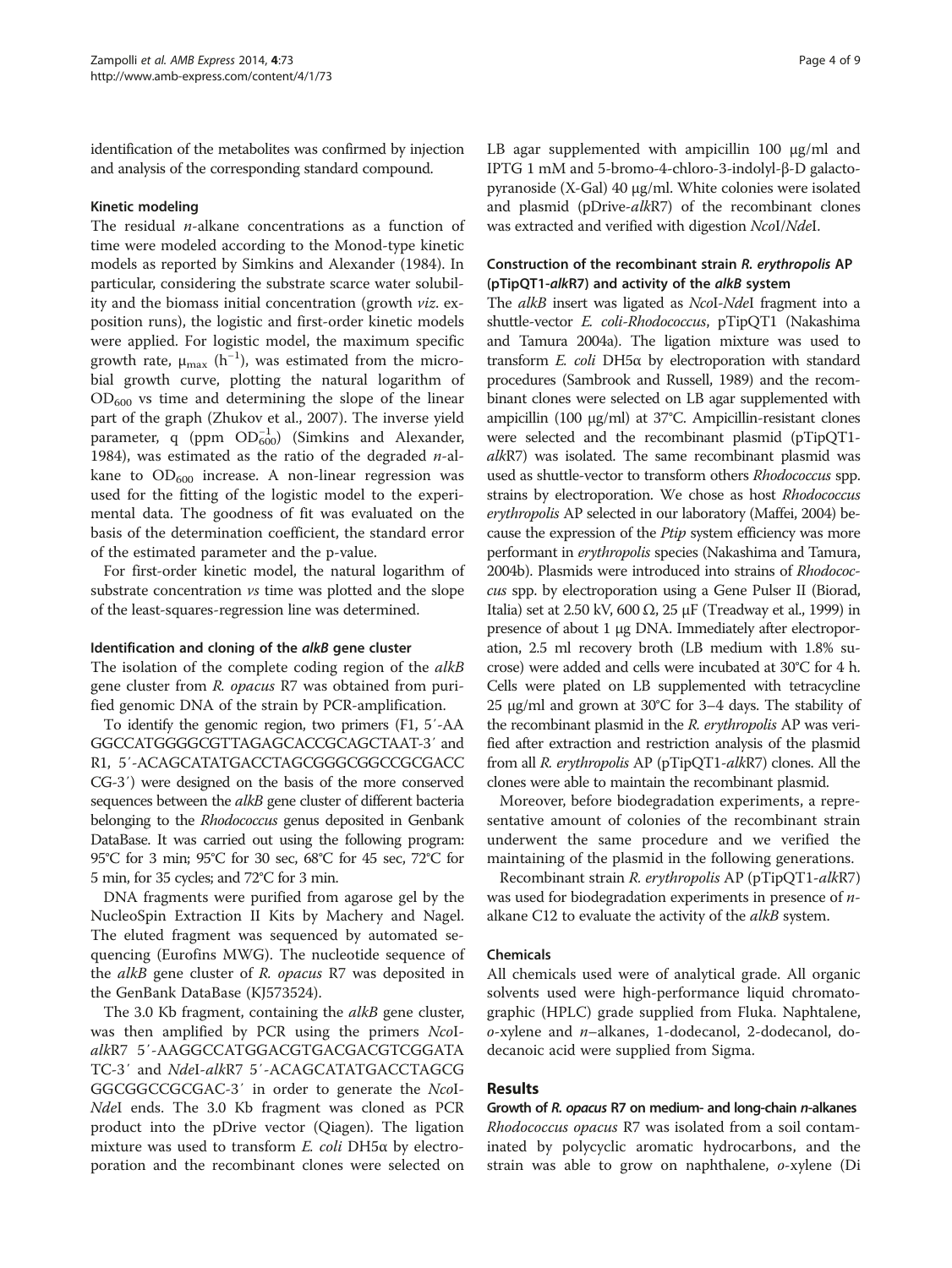Gennaro et al., [2001](#page-8-0); Di Gennaro et al., [2010](#page-8-0)) as well as on various medium- and long-chain  $n$ -alkanes.

The metabolism on  $n$ -alkanes was investigated in presence of medium- and long-chain n-alkanes. Growth of R7 in M9 mineral broth in presence of  $n$ -hexane (C6), *n*-octane (C8), *n*-decane (C10), *n*-dodecane (C12),  $n$ -hexadecane (C16),  $n$ -eicosane (C20),  $n$ -tetracosane (C24), *n*-hexatriacontane (C36)  $(1 \text{ g/l})$  supplied as the only carbon and energy source was tested in 96 h. An increasing biomass accumulation was observed by spectrophotometric analysis at  $OD_{600}$  every 24 h. R. opacus R7 grew with  $n$ -alkanes ranging in length from C10 to C36, but no growth was observed in the range of C6-C8 n-alkanes (Table 2).

Although R7 growth on *n*-alkanes ranging in length from C20 to C36 was difficult to determine, due to the low solubility of solid *n*-alkanes in water, a certain growth was observed around the solid  $n$ -alkane agglomerates formed and on the wall of the flasks. Before the growth measurement, a strong agitation of the flasks was necessary to observe a homogeneous cells suspension (van Beilen et al., [2002](#page-8-0)).

The capacity of R. opacus R7 to degrade *n*-alkanes ranging in length from C12 to C24 was investigated as a function of time.

## Biodegradation kinetics of medium- and long-chain n-alkanes C12-C24

To investigate the capacity of R. opacus R7 to degrade  $n$ -alkanes, kinetic runs were performed in M9 mineral medium supplemented with C12, C16, C20, C24 as the sole carbon and energy source; growth was followed at different times up to 72 h (Figure [1](#page-5-0), a, b, c, d). The increase in biomass was quite the same for the four substrates, indeed  $OD_{600}$  reached about 0.5-0.7. GC-MSD analyses of n-alkane residues were performed after extraction from broths; the results showed that substrate consumption occurred parallel to biomass increase.

The consumption rate of C12 was 88%, of C16 was 69%, of C20 was 51% and of C24 it was 78%. The consumption

Table 2 Degradation of n-alkanes by Rhodococcus opacus R7

| n-Alkane        | Carbon atoms | Rhodococcus opacus R7 |
|-----------------|--------------|-----------------------|
| Hexane          | 6            |                       |
| Octane          | 8            |                       |
| Decane          | 10           | $\pm$                 |
| Dodecane        | 12           | $^{+}$                |
| Hexadecane      | 16           | $^{+}$                |
| Ficosane        | 20           | $^{+}$                |
| Tetracosane     | 24           | $^{+}$                |
| Hexatriacontane | 36           | $^{+}$                |
|                 |              |                       |

-, no growth; +, growth.

of C12 was higher than longer  $n$ -alkanes: the decrement of degradation rate of these hydrocarbons seems to be correlated to the length of the aliphatic chain.

Abiotic controls were performed in presence of each hydrocarbon. The amount of abiotic loss was about 20% for C12, about 24% for C16, about 18% for C20, and about 26% for C24, respectively.

n-Alkane residual concentrations as a function of time followed a logistic curve, typical of a biodegradation process where a scarcely soluble organic compound is degraded by a growing microbial culture. From the experimental data treatment, values of the maximum specific growth rate,  $\mu_{\text{max}}$ , and of the semisaturation constant,  $K_S$ , were estimated (Table [3](#page-5-0)). As expected,  $K_S$ increased from C12 to C24, indicating a decrease in the biodisponibility of the  $n$ -alkane for the biomass. On the contrary,  $\mu_{\text{max}}$  was almost constant for C12, C16 and C20 and of the order of 0.015  $h^{-1}$ , while it approached 0.032 h−<sup>1</sup> for C24. This last value could indicate that more enzymatic systems were involved in the degradation of C24 or that a different up-take mechanism could be hypothesized.

#### Metabolic intermediates of n-alkane C12 degradation

Metabolic intermediates of n-alkanes in R. opacus R7 were determined from cultural broths during the growth on n-dodecane as reference substrate, chosen on the basis of the kinetic parameters determined for biodegradation runs. R7 growth on C12 was followed during the exposition to the hydrocarbon as a function of time. At time 0 h, 3 h, 5 h, 8 h and 24 h, culture samples were acidified, extracted, and analyzed by GC-MSD as reported in Material and Methods. Cultural broth analysis showed the presence of 1-dodecanol and the corresponding carboxylic acid (Figure [2\)](#page-6-0) which were identified by comparison with the relative standards. We identified the 1-dodecanol only and not the mixture of 1-dodecanol and 2-dodecanol, as reported in literature for many cases of Rhodococcus strains (Whyte et al., [1998](#page-8-0); Whyte et al., [2002\)](#page-8-0). To confirm these data, both 1 dodecanol and 2-dodecanol were supplied separately as carbon and energy source and growth was observed only in presence of 1-dodecanol and no growth was observed in presence of 2-dodecanol. Moreover, we observed growth when the dodecanoic acid was supplied as the only carbon and energy source.

## Identification and sequencing of the R. opacus R7 alkB gene cluster involved in n-alkanes degradation

The alkB gene cluster from R. opacus R7 genomic DNA was identified (Figure [3](#page-6-0)) and sequenced. This region was isolated by PCR with primers designed on the basis of the alignment of conserved sequences from the *alkB* gene region from different n-alkane degrading Rhodococcus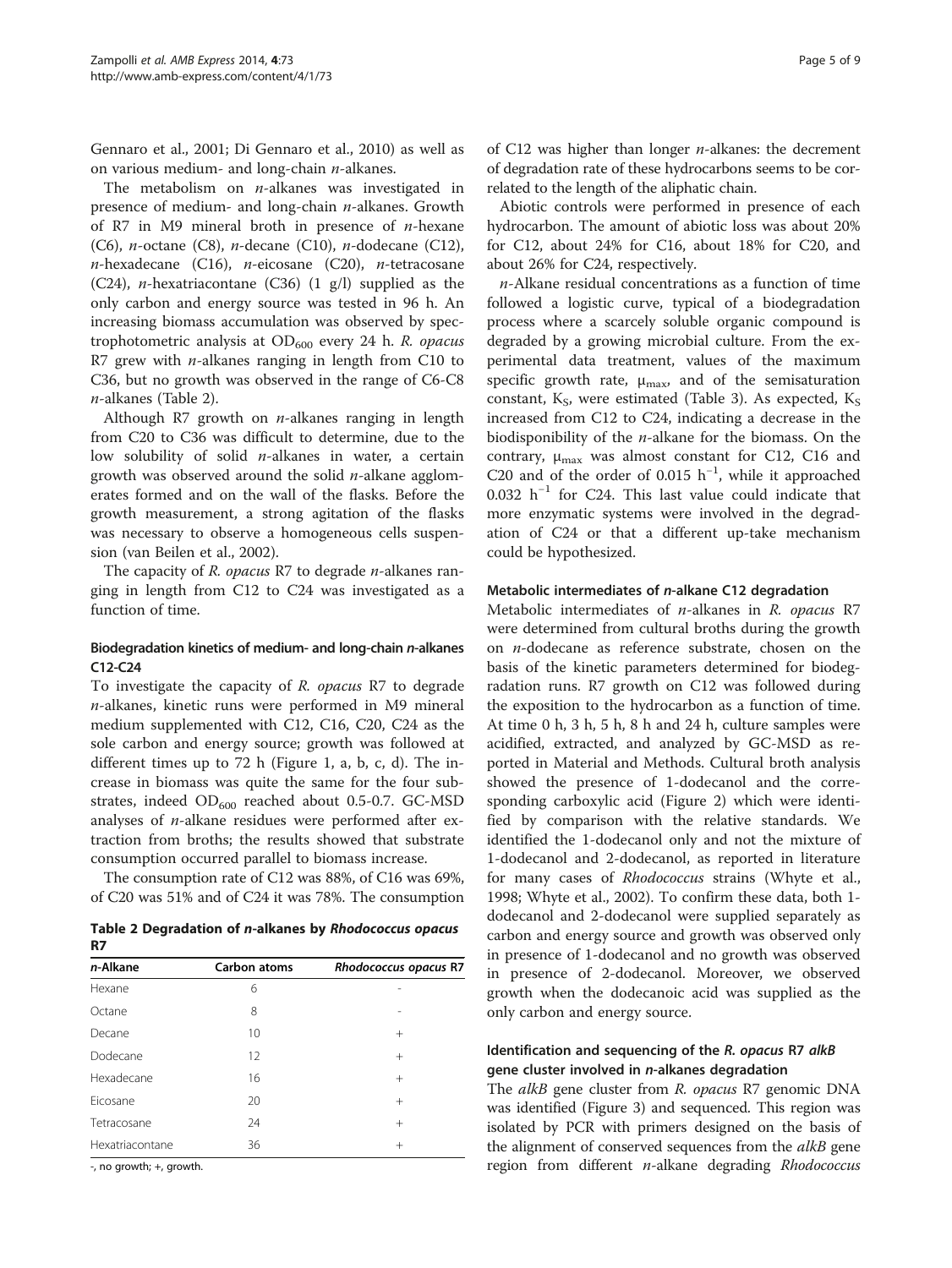<span id="page-5-0"></span>

bacteria. The genomic 3.0 Kb fragment was isolated and sequenced. From the sequence analysis, the covering region contained four consecutive ORFs homologues to the alkB gene cluster components: alkB encoding for an alkane monooxygenase, rubA encoding for a rubredoxin, rubB encoding for a second rubredoxin, and *rubred* encoding for a rubredoxin reductase.

These sequences isolated from R7 strain were compared with the ones of other bacteria belonging to the Rhodococcus genus. In comparison with Rhodococcus opacus B4 (Sameshima et al., [2008\)](#page-8-0), benzene-tolerant capable of growing on  $n$ -alkanes,  $alkB$  gene showed an identity of 94% (the corresponding protein AlkB 91%), rubA, rubB, and rubred an identity of 90%, 95% and 86% (RubA 91%, RubB 97%, RubRed 85%), respectively. In comparison with Rhodococcus sp. BCP1 (Cappelletti et al., [2011](#page-8-0)), capable of growing on volatile and medium-chain  $n$ -alkanes,  $alkB$  gene presented an identity of 83% (AlkB 80%), rubA, rubB and rubred an

Table 3 Biodegradation kinetic parameters for n-alkanes metabolism in R. opacus R7

| Substrate consumption                        |                |       | Cellular growth                                           |       |             |  |
|----------------------------------------------|----------------|-------|-----------------------------------------------------------|-------|-------------|--|
| Substrate $\mu_{\text{max}}$ /K <sub>S</sub> | $(1/h$ ppm $)$ | $R^2$ | $\mu_{\text{max}}$ (h <sup>-1</sup> )                     | $R^2$ | $K_S$ (ppm) |  |
| C12                                          |                |       | $(6.3 \pm 0.3) 10^{-5} 0.988 0.013 \pm 0.002 0.972 210$   |       |             |  |
| C16                                          |                |       | $(3.1 \pm 0.2) 10^{-5} 0.938 0.0129 \pm 0.0007 0.997 420$ |       |             |  |
| C20                                          |                |       | $(2.7 \pm 0.2) 10^{-5} 0.952 0.017 \pm 0.004 0.956 650$   |       |             |  |
| C <sub>24</sub>                              |                |       | $(3.9 \pm 0.4) 10^{-5} 0.952 0.032 \pm 0.009 0.905$       |       | 810         |  |

identity of 86%, 84% and 69% (RubA 79%, RubB 84%, RubRed 60%), respectively. Compared to Rhodococcus jostii RAH1 (McLeod et al., [2006](#page-8-0)), able to degrade polychlorinated biphenyls (PCBs), alkB gene presented an identity of 94% (AlkB 91%), rubA, rubB and rubred an identity of 99%, 94% and 91% (RubA 98%, RubB 97%, RubRed 91%), respectively.

## Construction of the recombinant strain R. erythropolis AP (pTipQT1-alkR7) and activity of the alkB system

The alkB gene cluster was isolated from R7 genomic DNA as PCR product and cloned into the pDrive vector giving the plasmid pDrive-alkR7. The region was isolated as NcoI/NdeI fragment and cloned into the shuttle-vector E. coli-Rhodococcus pTipQT1. The recombinant plasmid pTipQT1-alkR7 was isolated from E. coli DH5a and transferred into Rhodococcus erythropolis AP, because the Ptip/ regulator system of the shuttle-vector is more efficient in Rhodococcus erythropolis species (Nakashima and Tamura [2004b\)](#page-8-0). In order to verify the expression of the *alkB* gene cluster under the control of the Ptip/regulator system, experiments with resting cells of Rhodococcus erytropolis AP(pTipQT1-alkR7) exposed to C12 were performed. The expression of the *alk* region was determined comparing the biodegradation kinetics of the recombinant strain R. erythropolis AP (pTipQT1-alkR7) with the wild type strain R. erythropolis AP. Results are reported in Figure [4](#page-7-0). The percentage of biodegradation in 6 h was near 80% in the recombinant strain and 37% in the wild type strain. From kinetics analysis we can observe that the initial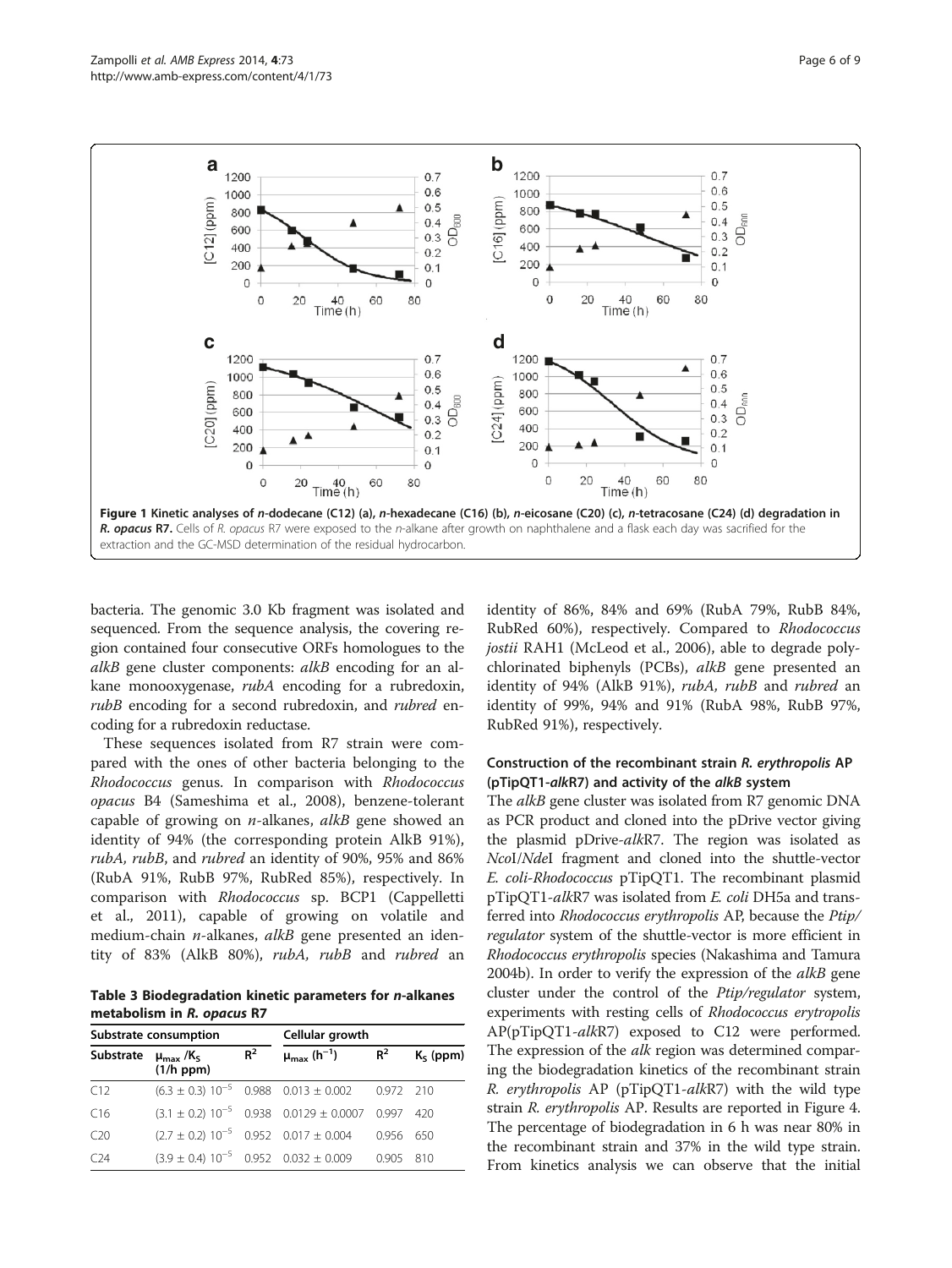<span id="page-6-0"></span>

degradation rate was higher in the recombinant strain with respect to the wild type strain indicating a difference in the activity levels of the *alkB* system. This difference was confirmed by a statistical test for the comparison of the slopes of the regression lines at 95% significance level.

## Discussion

In this paper Rhodococcus opacus R7, a strain with a versatile metabolism, was characterized for the ability to degrade variable-chain-length  $n$ -alkanes.

Many alkane-degrading bacteria have been isolated and the enzyme systems that oxidize  $n$ -alkanes up to C16 have been characterized (Rojo, [2009;](#page-8-0) van Beilen and Funhoff, [2007,](#page-8-0) Wentzel et al., [2007](#page-8-0)). Long-chain

 $n$ -alkanes are more persistent in the environment than the shorter but few data are available in particular concerning the metabolism of these compounds in Grampositive bacteria (Whyte et al., [2002;](#page-8-0) Smits et al., [2002](#page-8-0); Lo Piccolo et al., [2011](#page-8-0)).

R. opacus R7 showed the ability to grow on medium and long chain  $n$ -alkanes ranging from C10 to C36. Biodegradation kinetics suggested that R7 strain degraded the  $n$ -alkanes with a lower number of carbon atoms to a greater extent (88% C12, 69% C16, 51% C20, 78% C24). Moreover,  $\mu_{\text{max}}$  was almost constant for C12, C16 and C20 and about 0.015  $h^{-1}$ , while it approached 0.032  $h^{-1}$ for C24. To our knowledge, no literature data are available concerning specific growth rates on single  $n$ -alkanes, but only Zhukov et al. reported data in presence of a mixture of n-alkanes (Zhukov et al., [2007](#page-8-0)). The decrement of degradation percentage of these hydrocarbons seems to be inversely correlated to the length of the aliphatic chain as already reported (van Beilen et al., [2003](#page-8-0); Lo Piccolo et al., [2011](#page-8-0)). An exception was C24; in fact, when growing on this hydrocarbon, R7 strain showed a higher increase in  $OD_{600}$ , although the degradation percentage was similar to that observed for C12, and a higher  $\mu_{\text{max}}$ . These data suggested that other enzymatic systems could be involved in C24 degradation. Another hypothesis could be a different up-take mechanism, supported by the experimental observation of a massive adhesion of R7 cells to C24 powder (van Beilen et al., [2003](#page-8-0); Rapp et al., [2003;](#page-8-0) Lo Piccolo et al., [2011](#page-8-0)).

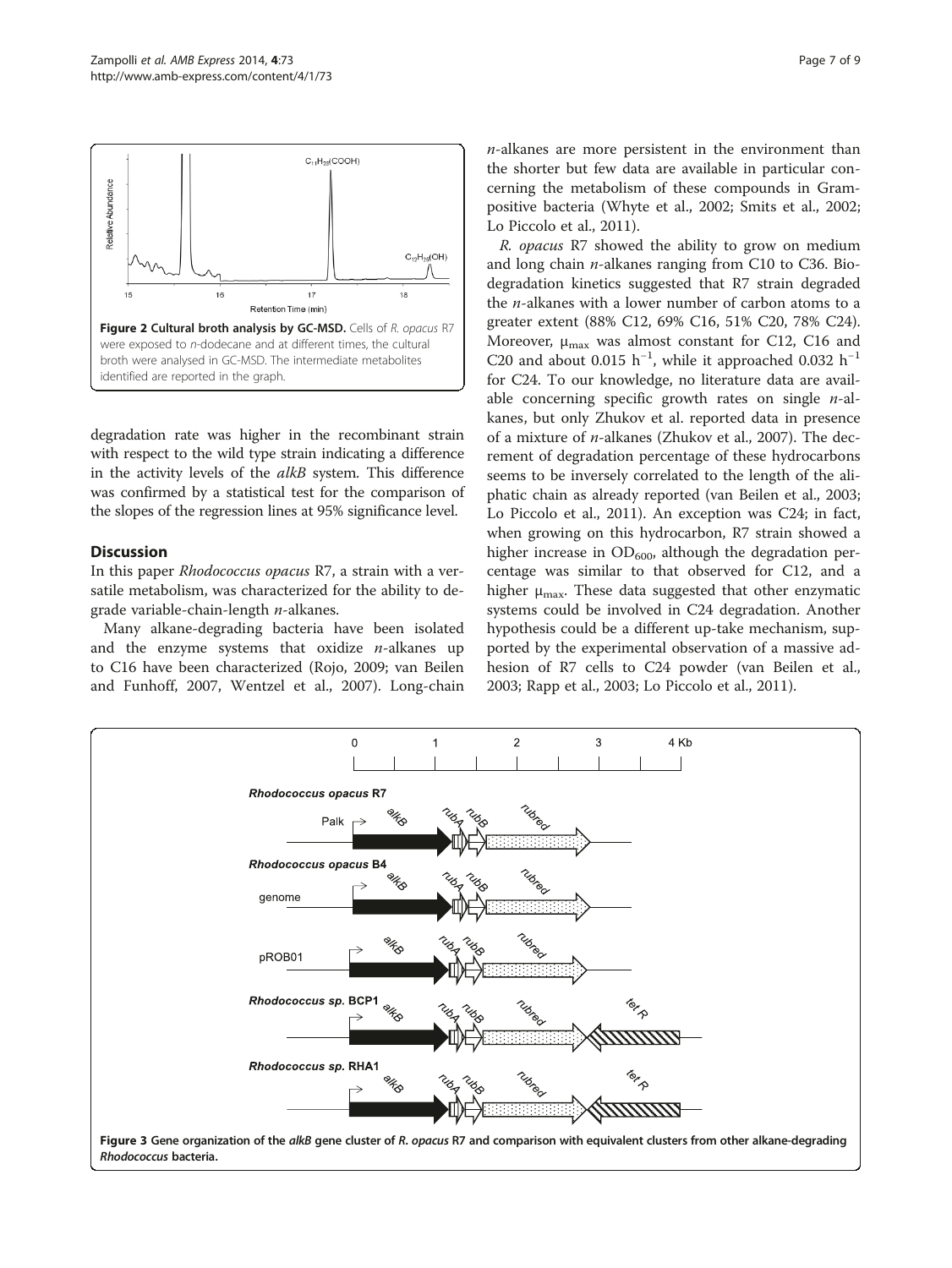

<span id="page-7-0"></span>

Many strains from different microbial genera are able to grow on  $n$ -alkanes. Alkanes are usually activated by a terminal oxidation to the corresponding primary alcohol, which is further oxidized by the alcohol and the aldehyde dehydrogenases to the corresponding acid. The resulting fatty acid enters into the beta-oxidation cycle. In some cases n-alkanes are metabolized via terminal as well as subterminal oxidation to the corresponding secondary alcohol. The secondary alcohol is converted to the corresponding ketone which is oxidized by a monooxygenase to an ester that is successively hydrolyzed by an esterase to an alcohol and a fatty acid (van Beilen et al., [2003](#page-8-0); Ji et al., [2013](#page-8-0)). On the basis of the metabolic intermediates determined by the R7 growth on C12, our data indicated that R. opacus R7 metabolizes mediumchain  $n$ -alkanes by the primary alcohol formation because no trace of the secondary alcohol was found and because the strain is not able to grow on this compound. This result highlights a difference in comparison with many *Rhodococcus* strains in which a mixture of the two alcohols was observed (Whyte et al., [1998](#page-8-0) and references therein). In the GC-MSD analysis we also identified the monocarboxylic acid, confirming therefore the activation by a terminal oxidation of the  $n$ -alkane as reported for Rhodococcus sp. MS11 by Rapp et al., [2003](#page-8-0).

Moreover, the *alkB* gene cluster from *R. opacus* R7 was isolated and its involvement in the  $n$ -alkane degradation was studied. In this paper we identified the *alkB* gene cluster including an alkB gene, encoding for an alkane hydroxylase, two rubredoxins A and B, and a gene encoding for a rubredoxin reductase that are all required in the catalytic process as electron transfer proteins.

Phylogenetic analysis of R7 alkB gene cluster showed a significant similarity with the homologous system of R. opacus B4 (Sameshima et al., [2008\)](#page-8-0) and a lower identity with Rhodococcus sp. BCP1 (Cappelletti et al., [2011](#page-8-0)).

Although four types of  $n$ -alkane aerobic degradation pathways have been identified to date, the number of alkane hydroxylases that have been isolated, characterized and analyzed by structural biology techniques remains limited. The most widely characterized alkane degradation system is the AlkB of Pseudomonas putida GPo1 (Smits et al., [2002](#page-8-0); van Beilen et al., [2003\)](#page-8-0). Researchers have also isolated and cloned novel genes encoding AlkB from bacteria belonging to *Rhodococcus* genus, such as Rhodococcus opacus B4 (Sameshima et al., [2008](#page-8-0)) or Rhodococcus sp. Q15 (Whyte et al., [2002\)](#page-8-0), but more information in these bacteria needs to be addressed. Literature data report the involvement of the alkane monoxygenase in the  $n$ -alkane biodegradation demonstrated by the changing of the GTG coding sequence for the expression in  $E$ . *coli* of this enzyme (Sameshima et al., [2008\)](#page-8-0). Other authors were unable to show function heterologous expression of alkB genes in Pseudomonas or *E. coli* expression system, principally because the functional expression requires proper synthesis, correct folding, and proper assembly, and these are not always ensured for rhodococcal proteins (Whyte et al., [2002](#page-8-0)). On these bases, the alkB region identified from R. opacus R7 was cloned for the first time into a shuttlevector E. coli-Rhodococcus and the alkane hydroxylase activity was evaluated in R. erythropolis AP. This strain was chosen not only because it belongs to the Rhodococcus genus but also because it belongs to the erythropolis species. In fact, the *Ptip/regulator* system of the shuttlevector showed the best performance when expressed in erythropolis species as reported by Nakashima and Tamura, [2004b](#page-8-0). In this way, we were able to overcome difficulties concerning gene expression in heterologous bacteria. Our results showed an increased biodegradation of C12 in the recombinant strain R. erythropolis AP (pTipQT1-alkR7) in comparison with the wild type strain R. erythropolis AP. These data supported the involvement of the  $alkB$  gene cluster in the *n*-alkane degradation in R7 strain. Considering the biodegradation kinetics for the C12-C24 substrate range, we can hypothesize that for the medium-chain-length  $n$ -alkanes an *alkB* like system plays the main role, while for n-alkanes longer than C20, other alkane hydroxylases could be involved.

#### Competing interests

The authors declare that they have no competing interests.

#### Authors' contributions

JZ carried out the molecular biology studies and chemical analysis, participated in the sequence alignment and drafted the manuscript. EC participated in the design of the study and performed kinetic analysis. ML